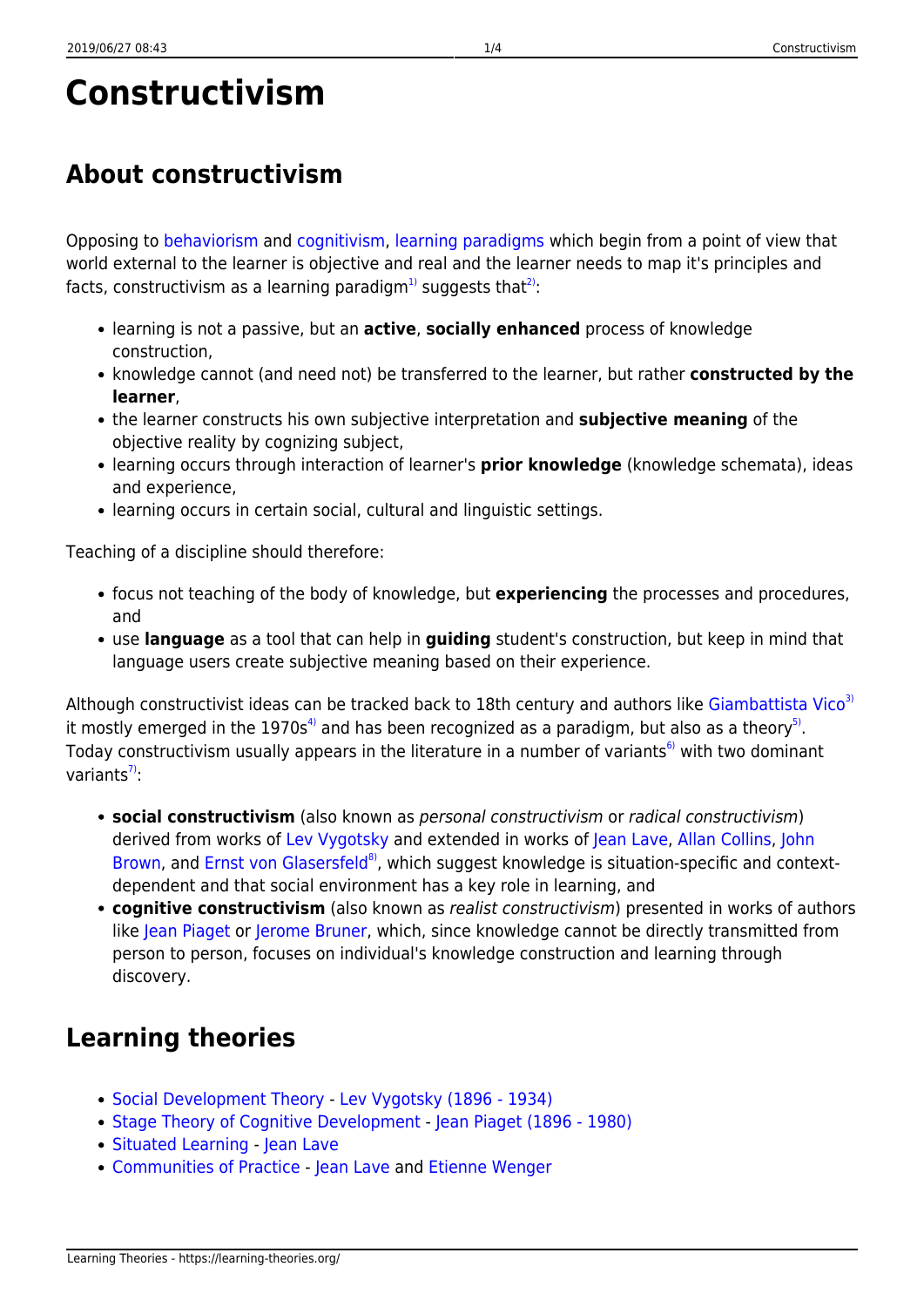#### **Instructional design theories and learning models:**

- [Cognitive Apprenticeship](https://learning-theories.org/doku.php?id=instructional_design:cognitive_apprenticeship)  [Allan Collins](http://www.sesp.northwestern.edu/profile/?p=52&/AllanCollins/)
- [Discovery Learning](https://learning-theories.org/doku.php?id=instructional_design:discovery_learning)  [Jerome Bruner \(1915 \)](http://www.psych.nyu.edu/bruner/)
	- [Case-Based Learning](https://learning-theories.org/doku.php?id=instructional_design:case-based_learning)
	- [Simulation-Based Learning](https://learning-theories.org/doku.php?id=instructional_design:simulation-based_learning)
	- [Goal Based Scenarios](https://learning-theories.org/doku.php?id=instructional_design:goal_based_scenarios)
	- [Problem-Based Learning](https://learning-theories.org/doku.php?id=instructional_design:problem-based_learning)
	- o [Inquiry-Based Learning](https://learning-theories.org/doku.php?id=instructional_design:inquiry-based_learning)
	- [Incidental Learning](https://learning-theories.org/doku.php?id=instructional_design:incidental_learning)

### **Criticisms**

Constructivist instructional design models have been subjected to much criticisms lately<sup>9110</sup>, mostly for promoting pure discovery-learning and minimally guided instruction. Richard Mayer $^{11}$  has reviewed results of pure discovery-based learning experiments from 1950s to 1980s and concluded that every decade a new similar approach was invented under different name not making any significant difference. In his own words,

"Pure discovery did not work in the 1960s, it did not work in the 1970s, and it did not work in the 1980s… The debate about discovery has been replayed many times in education, but each time, the research evidence has favored a quided approach to learning.".<sup>[12\)](#page--1-0)</sup>

Critics claim discovery-learning and minimally guided instruction, although more enjoyable to students<sup>[13\)](#page--1-0)</sup>,

- can lead to frustration due to **failure** or **misconceptions**<sup>[14\)15\)](#page--1-0)</sup>,
- are **not as effective** as guided learning<sup>16</sup>,
- cause **great cognitive load**<sup>[17\)18\)](#page--1-0)</sup>,
- provide worse results than worked examples<sup>[19\)20\)](#page--1-0)</sup>,
- result in greater **time consumption** without results improvement<sup>21</sup>,
- do not show statistically significant improvements in knowledge when implemented in medical schools $22$ , and
- that these disadvantages will apply especially to novice learners $^{23)}$  $^{23)}$  $^{23)}$ .

Although constructivism also includes learning methods with a certain degree of guidance and not just discovery learning and minimally guided instruction, critics claim that those methods still ignore proven benefits guidance, worked examples, and induce a higher cognitive load resulting in lower resources available for learning due to orientation on finding a solution to a problem.

It is important to notice that these findings do **not indicate** that the initial **assumptions of constructivism** of a learner constructing his own representation of knowledge are **wrong**. The indicate that suggested instructional design consequences described in discovery learning models with minimal guidance do not necessarily follow. Today it is generally considered that advantages of guidance during instructional process begin to fade only when learners possess sufficient amount of prior knowledge to provide guidance by themselves<sup>[24\)](#page--1-0)</sup>.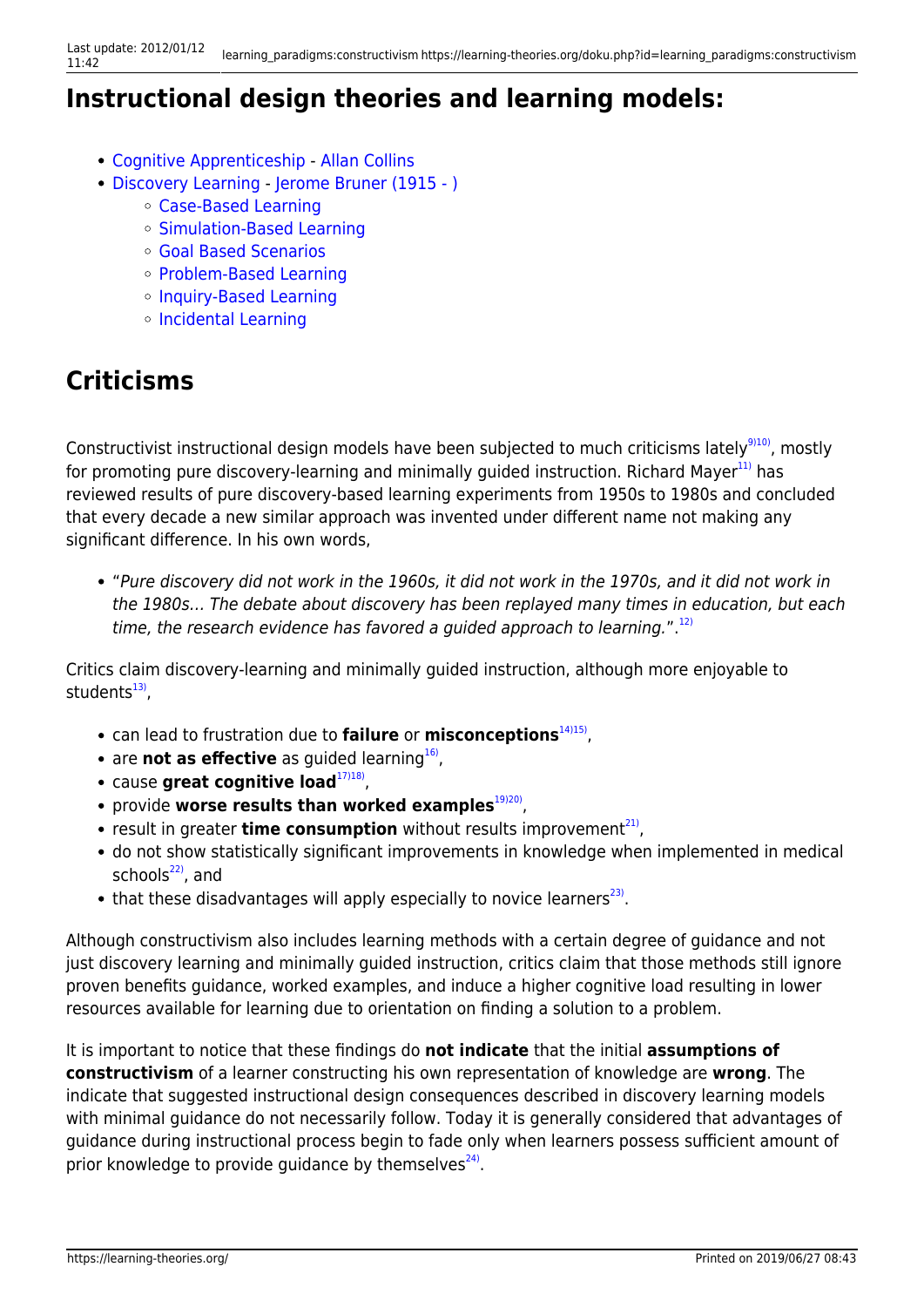#### **Bibliography**

[Ertmer, P. A., Newby T. J. Behaviorism, cognitivism, constructivism: Comparing critical features from](http://uow.ico5.janison.com/ed/subjects/edgi911w/readings/ertmerp1.pdf) [an instructional design perspective. Performance Improvement Quarterly, 6\(4\):50–72. 1993.](http://uow.ico5.janison.com/ed/subjects/edgi911w/readings/ertmerp1.pdf)

[Liu, C. H, and R. Matthews. Vygotsky's philosophy: Constructivism and its criticisms examined.](http://ehlt.flinders.edu.au/education/iej/articles/v6n3/liu/paper.pdf) [International Education Journal 6, no. 3: 386–399. 2005.](http://ehlt.flinders.edu.au/education/iej/articles/v6n3/liu/paper.pdf)

[Husen, T., and T. N. Postlethwaite. Constructivism in Education. In The International Encyclopedia of](http://www.univie.ac.at/constructivism/EvG/papers/114.pdf) [Education, 1:162-163. Oxford/New York: Pergamon Press, 1989.](http://www.univie.ac.at/constructivism/EvG/papers/114.pdf)

[Constructivism at Learning Theories.](http://www.learning-theories.com/constructivism.html) Retrieved March 2, 2011.

[Sjoberg, S. Constructivism and learning. In Sjoberg, S., E. Baker, B. McGaw, and P. Peterson.](http://folk.uio.no/sveinsj/Constructivism_and_learning_Sjoberg.pdf) [International Encyclopedia of Education 3rd Edition, Oxford: Elsevier, 2007.](http://folk.uio.no/sveinsj/Constructivism_and_learning_Sjoberg.pdf)

#### **Read more**

[Press, Teachers College. Constructivism: Theory, Perspectives, and Practice. Teachers College Press,](http://www.amazon.com/Constructivism-Perspectives-Teachers-College-Press/dp/0807734888#reader_0807734888) [1996.](http://www.amazon.com/Constructivism-Perspectives-Teachers-College-Press/dp/0807734888#reader_0807734888)

[L. P. Steffe & J. Gale \(Eds.\). Constructivism in education. Hillsdale, NJ: Lawrence Erlbaum Associates.](http://books.google.hr/books?id=Iuow8KqWE7wC&printsec=frontcover&source=gbs_ge_summary_r&cad=0#v=onepage&q&f=false) [1995.](http://books.google.hr/books?id=Iuow8KqWE7wC&printsec=frontcover&source=gbs_ge_summary_r&cad=0#v=onepage&q&f=false)

[K. Tobin \(Ed.\). The practice of constructivism in science education. Hillsdale, NJ: Lawrence Erlbaum](http://books.google.hr/books?id=G3vS8M4w5YgC&printsec=frontcover&source=gbs_ge_summary_r&cad=0#v=onepage&q&f=false) [Associates. 1993.](http://books.google.hr/books?id=G3vS8M4w5YgC&printsec=frontcover&source=gbs_ge_summary_r&cad=0#v=onepage&q&f=false)

[Marie Larochelle, Nadine Bednarz, and James W. Garrison, Constructivism and education. Cambridge](http://books.google.hr/books?id=6NCq3zyWkNsC&printsec=frontcover&dq=Constructivism+and+education.&hl=hr&ei=go0NTsDBIceDOr-DnJwL&sa=X&oi=book_result&ct=result&resnum=1&ved=0CCgQ6AEwAA#v=onepage&q&f=false) [University Press, 1998.](http://books.google.hr/books?id=6NCq3zyWkNsC&printsec=frontcover&dq=Constructivism+and+education.&hl=hr&ei=go0NTsDBIceDOr-DnJwL&sa=X&oi=book_result&ct=result&resnum=1&ved=0CCgQ6AEwAA#v=onepage&q&f=false)

[Phillips, D. C. The good, the bad, and the ugly: The many faces of constructivism. Educational](http://www.zipaquira-cundinamarca.gov.co/apc-aa-files/33383564656335333966393533336464/Constructivism_1.pdf) [researcher 24, no. 7: 5–12. 1995.](http://www.zipaquira-cundinamarca.gov.co/apc-aa-files/33383564656335333966393533336464/Constructivism_1.pdf)

[Keith Taber. Beyond Constructivism: the Progressive Research Programme into Learning Science.](http://www.tandfonline.com/doi/abs/10.1080/03057260608560222) [Studies in Science Education 42, no. 1: 125-184, 2006.](http://www.tandfonline.com/doi/abs/10.1080/03057260608560222)

[1\)](#page--1-0)

[3\)](#page--1-0)

Constructivism is a term often used in different fields with many [different meanings.](http://en.wikipedia.org/wiki/Constructivism)

[2\)](#page--1-0) , [6\)](#page--1-0) [S. Sjoberg et al. Constructivism and learning. In Baker, E., McGaw, B. & Peterson P \(Eds\). International](http://folk.uio.no/sveinsj/Constructivism_and_learning_Sjoberg.pdf) [Encyclopaedia of Education 3rd Edition, Oxford: Elsevier, 2007.](http://folk.uio.no/sveinsj/Constructivism_and_learning_Sjoberg.pdf)

[Giambattista, V. De Antiquissima Italorum Sapientia. 1710.](http://findarticles.com/p/articles/mi_7026/is_2_96/ai_n28125759/) [4\)](#page--1-0) , [7\)](#page--1-0)

[Liu, C. H, and R. Matthews. Vygotsky's philosophy: Constructivism and its criticisms examined.](http://ehlt.flinders.edu.au/education/iej/articles/v6n3/liu/paper.pdf) [International Education Journal 6, no. 3: 386–399. 2005.](http://ehlt.flinders.edu.au/education/iej/articles/v6n3/liu/paper.pdf)

[Press, Teachers College. Constructivism: Theory, Perspectives, and Practice. Teachers College Press,](http://www.amazon.com/Constructivism-Perspectives-Teachers-College-Press/dp/0807734888#reader_0807734888) [1996.](http://www.amazon.com/Constructivism-Perspectives-Teachers-College-Press/dp/0807734888#reader_0807734888)

[8\)](#page--1-0)

[5\)](#page--1-0)